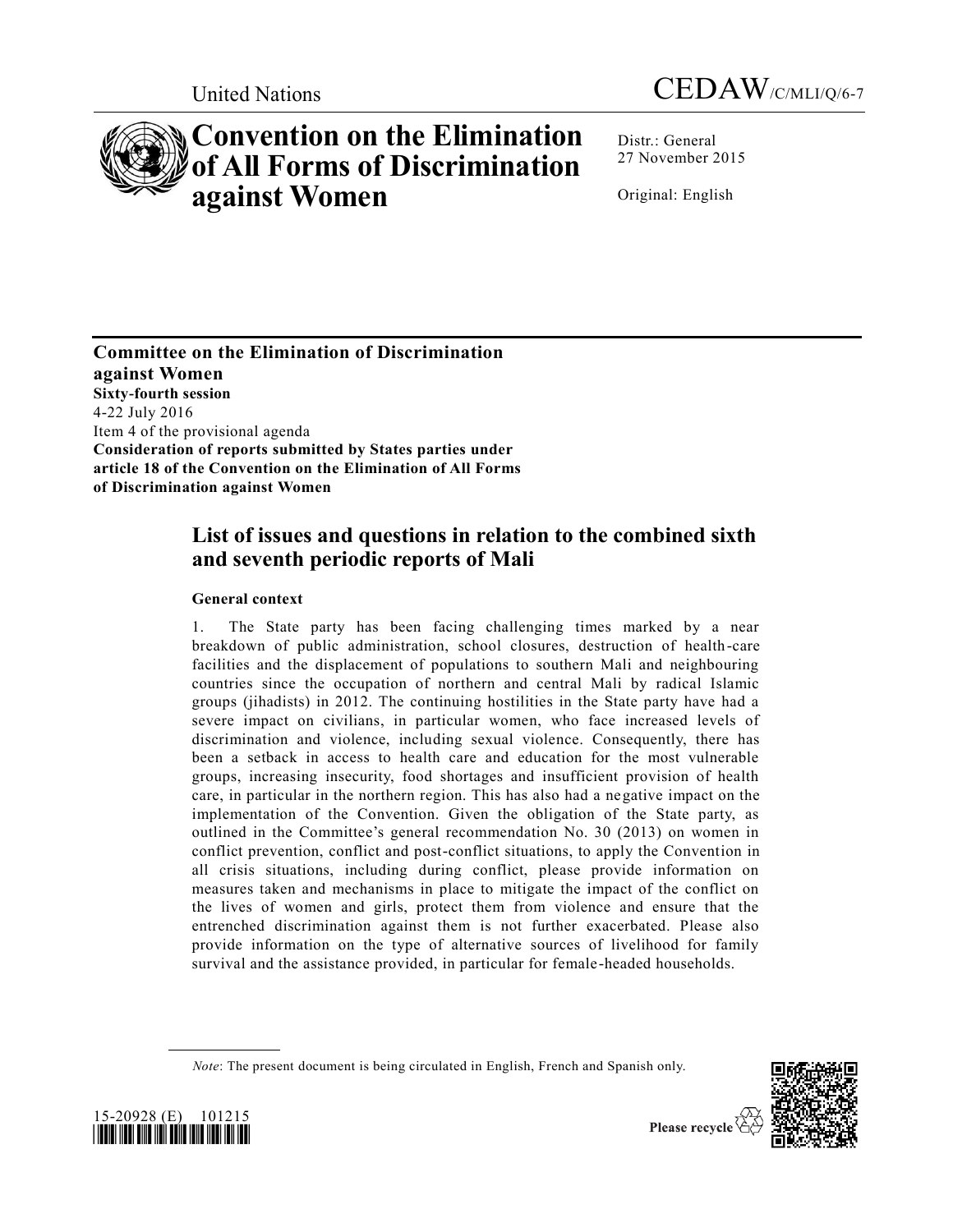#### **Legislative and institutional framework**

2. Please indicate whether the State party envisages undertaking, within a specific time frame, the overdue review of its legislation, in particular the Family Code, to identify and repeal discriminatory provisions against women, especially the provisions reducing the age of marriage from 18 to 16 years for girls, and provisions granting parents legal permission to give in marriage minor girl children who have reached the customary threshold of maturity, which is the first menstrual cycle. Please provide information on the measures taken and/or envisaged to harmonize legislation in order to eliminate the discrimination against women created by the current coexistence of statutory, customary and religious laws that define women's rights, in particular women's right to land, including inheritance of land.

#### **Access to justice**

3. It is indicated in the combined sixth and seventh reports of the State party [\(CEDAW/C/MLI/6-7\)](http://undocs.org/CEDAW/C/MLI/6) that, in relation to access to justice, women are faced with obstacles such as unwieldy judicial procedures, lack of information and assistance, administrative delays, high legal and court costs and the absence of sensitivity to gender issues and women's rights by some judicial actors and court officers (paras. 201 and 210).<sup>1</sup> Please provide information on the measures, apart from legal aid services, taken to overcome the impediments faced by women in gaining access to justice and, in particular, the gender insensitivity of judicial actors and court officers and the minimal references to the Convention by judges in support of their decisions. Please explain how the programme for the reform of the justice sector has contributed to the elimination of those impediments. Please also provide information on the resources allocated to the legal assistance fund and on the conditions for gaining access to it. Please indicate the number of women who have benefited from the fund.

4. Please provide information on the steps taken to provide training for legal professionals, including judges, prosecutors and lawyers, and other actors responsible for the implementation of the provisions of the Convention. Please also indicate the measures taken to ensure that customary justice systems are not discriminatory against women.

#### **National machinery for the advancement of women**

5. It is indicated that the Ministry of Women, Children and the Family developed a framework document for 2008-2012 geared towards strengthening women's economic capacities, developing women's leadership and promoting the gender approach in projects and programmes (para. 21). It is also stated that the State party adopted a national gender policy and action plan for the period from 2011 to 2013 (para. 22). Please provide information on whether there has been an impact assessment of the programmes and the action plan to ascertain whether any progress has been made in the advancement of women as a result of their implementation. Please also provide information on the measures envisaged by the State party as a follow-up to the expired framework document and action plan.

**\_\_\_\_\_\_\_\_\_\_\_\_\_\_\_\_\_\_**

 $1$  Unless otherwise indicated, paragraph numbers refer to the combined sixth and seventh periodic reports of Mali.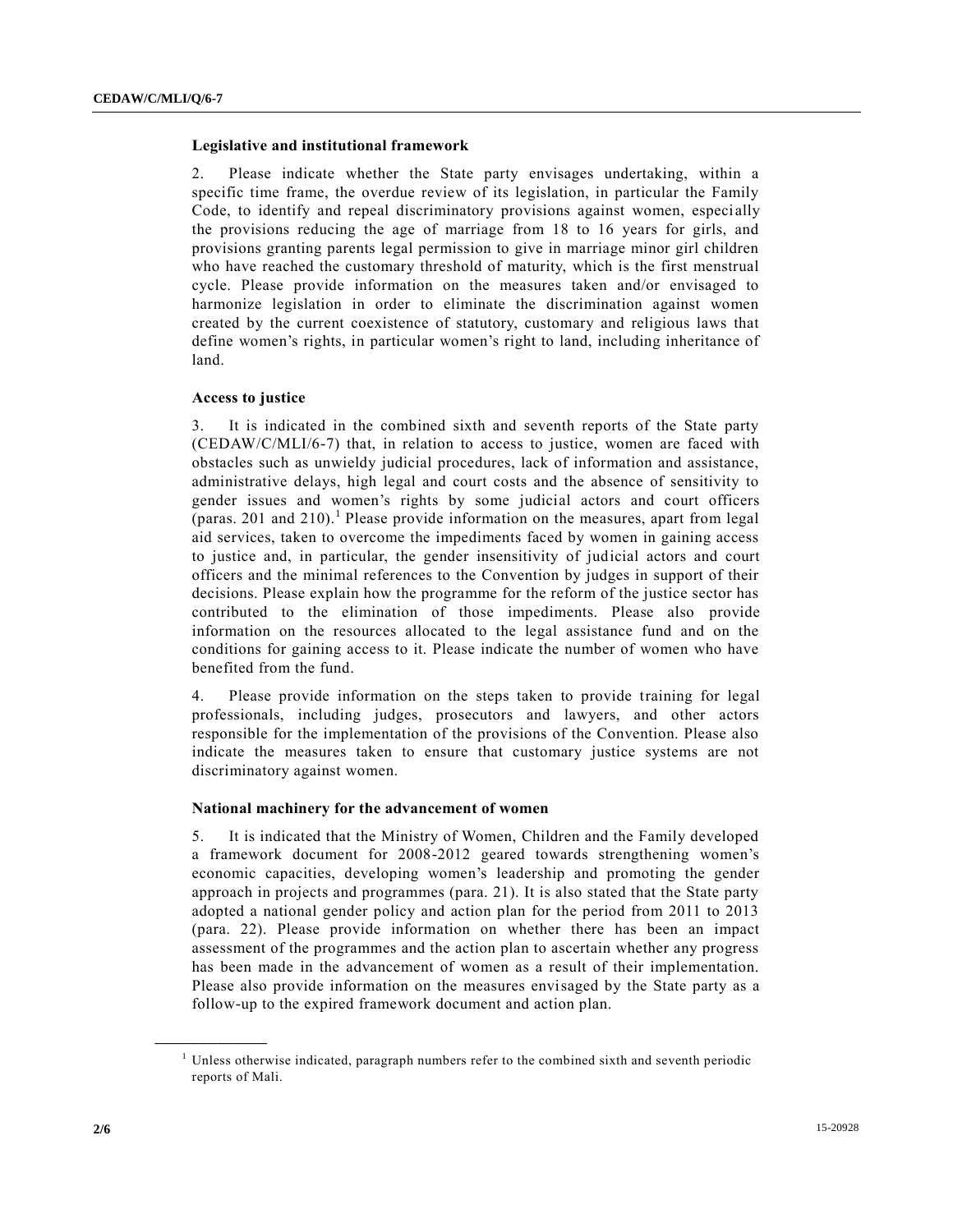6. It is indicated that an audit of the National Directorate for the Advancement of Women revealed shortcomings and gaps in the organization and functional modalities of the Directorate (para. 9). Please indicate, in particular, the measures taken to ensure that the Directorate is provided with adequate decision-making capacity and the financial and human resources necessary for the implementation of its activities. Please also indicate whether there are institutions in charge of gender equality and the empowerment of women at the regional, municipal and community levels and, if there are, whether coordination between the Directorate and the subnational institutions is ensured.

#### **Stereotypes and harmful practices**

7. Excision, forced marriage and/or marriage at a very young age are listed among the practices that the State party regards as harmful to the health of women and children (para. 133). Furthermore, in the report dated 12 March 2013 of the Working Group on the Universal Periodic Review [\(A/HRC/23/6\)](http://undocs.org/A/HRC/23/6), it is stated that the State party accepted the recommendation to enact legislation prohibiting all forms of traditional practice of female genital mutilation in line with recommendations made by the Committee and the Committee on the Rights of the Child (ibid., para. 112.17). Please provide information on the steps taken to eliminate those practices and to assess the impact of the efforts made to educate and raise awareness about the harmful effect of such practices on girls and women. Please also indicate the measures envisaged to accelerate the adoption and entry into force of legislation criminalizing all forms of female genital mutilation and child and/or forced marriage.

#### **Violence against women**

8. Information before the Committee indicates that domestic violence, including incest and marital rape, and sexual violence and harassment are widespread, although specific data on their prevalence are not available. Please provide detailed information on the current situation and trends with respect to violence against women and girls, including incest, rape and marital rape, and on the number of prosecutions and convictions in all cases of violence against women. Please explain whether the State party envisages establishing systematic and regular collection and analysis of data and information on all forms of violence against women.

9. Information available to the Committee indicates that a five-year national action plan to combat violence against women was launched in 2006. Please indicate whether an assessment of the impact of the action plan was conducted and, if it was, what the outcome was. Please provide information on whether the State party envisages adopting a national strategy to combat violence against women, including a specific law prohibiting all forms of violence against women that, inter alia, criminalizes marital rape. Please indicate whether there are shelter services available for women who are victims of violence within the family and indicate the action taken to provide remedies and assistance, in addition to counselling and rehabilitation services, to all victims of domestic violence.

#### **Violence against women in conflict situations**

10. In the report of the Independent Expert on the situation of human rights in Mali of 9 January 2015 [\(A/HRC/28/83](http://undocs.org/A/HRC/28/83) and Corr.1), it is mentioned that, during the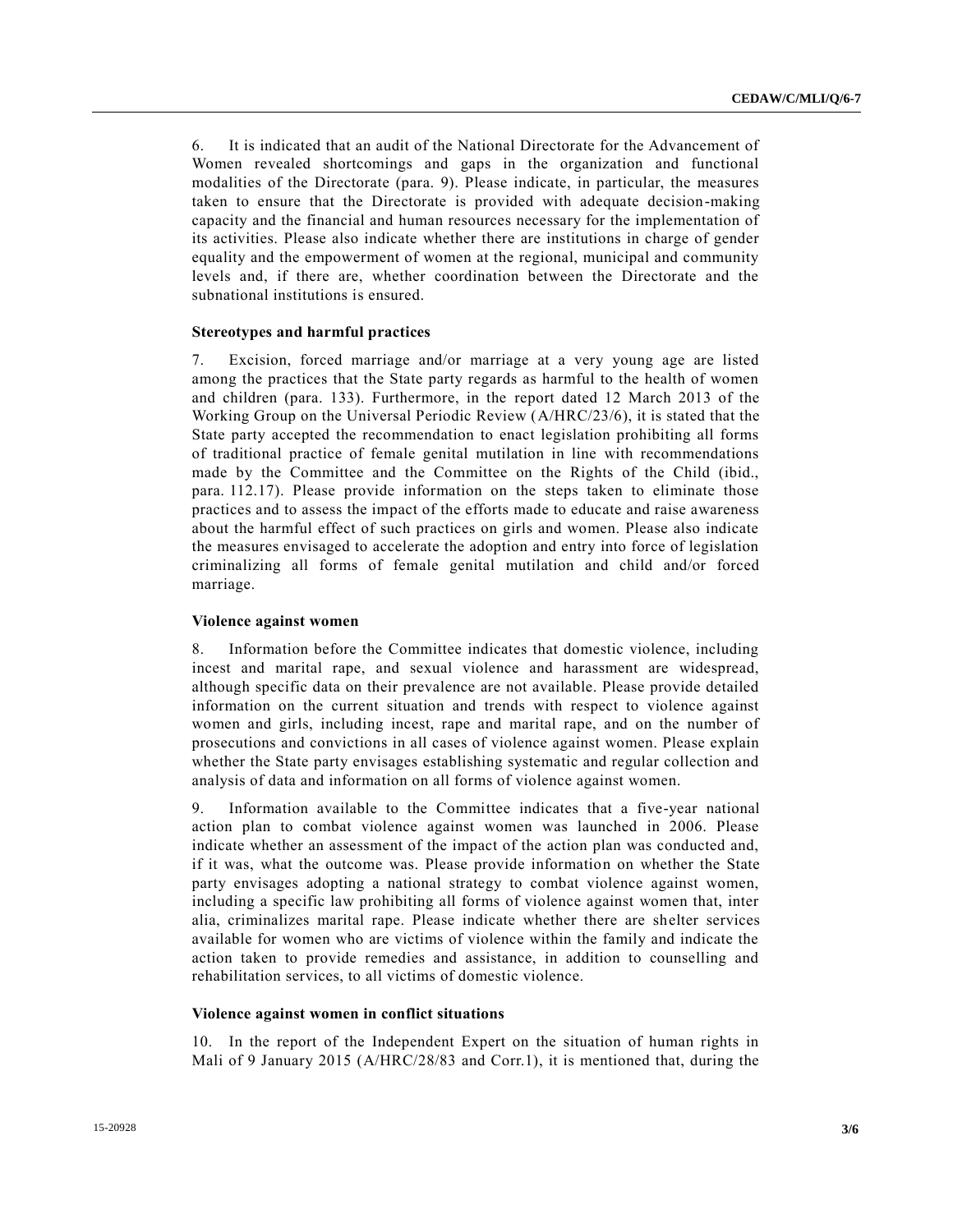conflict, the Malian armed forces raped women, including underaged girls. The United Nations High Commissioner for Human Rights also indicated in her report of 26 June 2013 [\(A/HRC/23/57\)](http://undocs.org/A/HRC/23/57) that allegations had been made of abduction of and sexual violence against women and girls, especially Songhay and Bella women, by members of armed groups, including the Mouvement national de libération de l'Azawad, Al-Qaida in the Islamic Maghreb, the Mouvement pour l'unicité et le jihad en Afrique de l'Ouest and Ansar Eddine, in the north of the country between January and December 2012. Please provide data on the number of women who were victims of violence and the services provided for their rehabilitation and on measures taken to ensure the indictment, prosecution and punishment of perpetrators of acts of violence during the conflict and the number of such cases.

#### **Trafficking and exploitation of prostitution**

11. It is indicated in the report that a bill to combat trafficking in persons has been submitted to the National Assembly (para. 46). Please indicate whether the law has been adopted and, if it has not, indicate the measures envisaged to accelerate its adoption and entry into force. Please provide sex-disaggregated data on trafficking in persons, including on the number of victims, cases investigated, cases prosecuted and convictions and on the punishment of perpetrators. Please also provide information on the existing legal provisions relating to the criminalization of prostitution and indicate the measures taken to provide educational and economic alternatives to prostitution and to introduce exit programmes and rehabilitation and reintegration measures for women wishing to leave prostitution.

#### **Participation in political and public life**

12. One of the recommendations contained in the report of the Working Group on the Universal Periodic Review was that the State party should ensure full respect for the Security Council resolutions on women and peace and security in the management of the conflict, in particular by ensuring the effective participation of women in the political dialogue [\(A/HRC/23/6,](http://undocs.org/A/HRC/23/6) para. 111.30). Please provide information on the participation of women in peacebuilding at decision-making levels, in accordance with Security Council resolution 1325 (2000) on women and peace and security. Please also indicate how the State party envisages applying the provisions of the Convention in peacebuilding dialogues and negotiations, consistent with general recommendation No. 30.

13. It is indicated that discussions have been held on the drafting of a quota law allocating 30 per cent of appointed and elected positions to women. Please indicate the time frame for the adoption of the proposed bill and the measures taken to overcome the sociocultural obstacles to its adoption. Mention is also made of the 2012-2015 action plan for the participation and greater representation of women in general elections (para. 49). In view of the very low representation of women in elected and appointed positions, please provide information on further measures envisaged to achieve equal representation of women and men in appointed decision making positions in the Government, the National Assembly, the judiciary, the civil service at the national, provincial and municipal levels and the diplomatic service, including through the adoption of temporary special measures in accordance with article 4 (1) of the Convention and the Committee's general recommendation No. 25 (2004) on temporary special measures.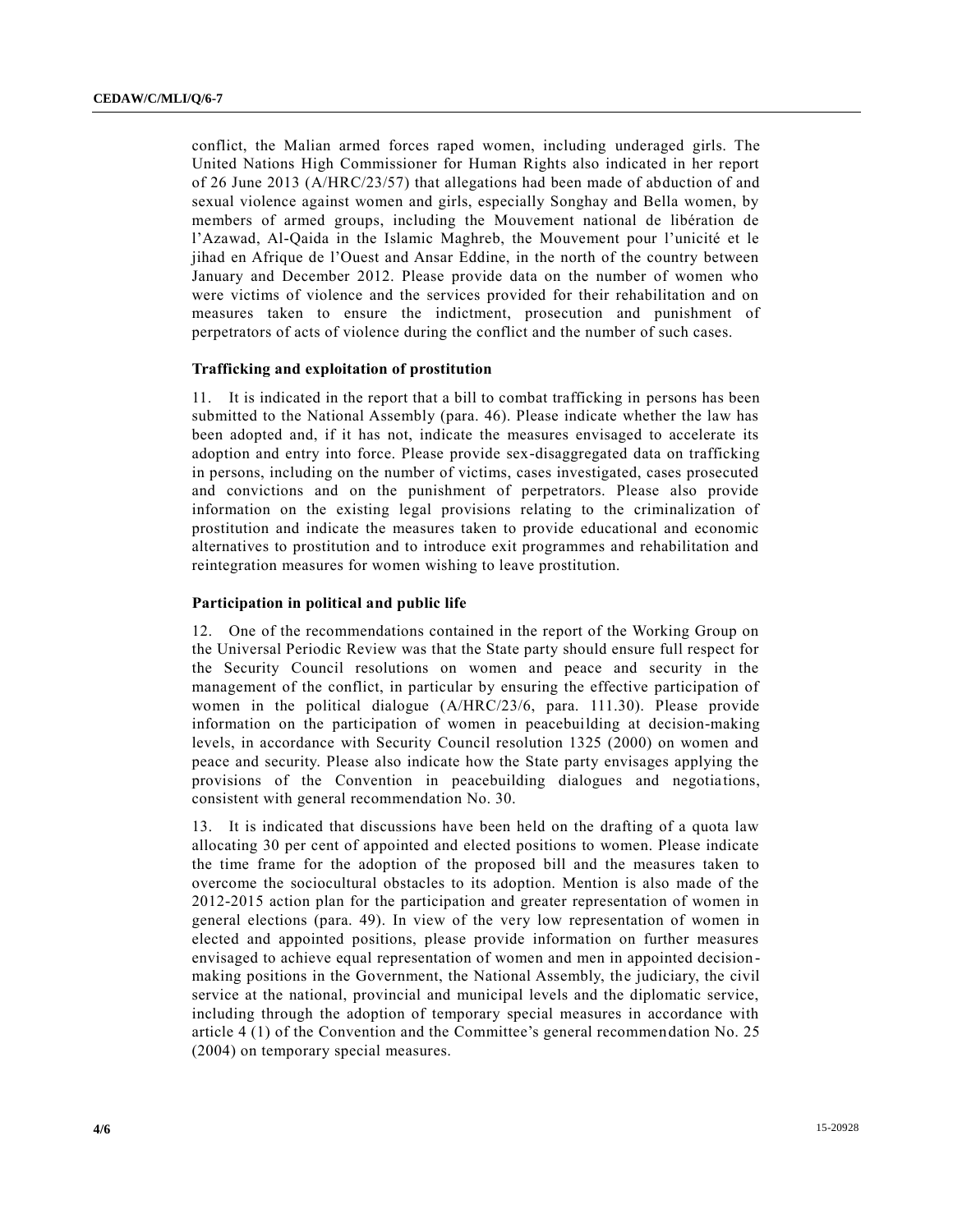14. The Committee has been informed of the disproportionally high number of women without identity papers, which prevents them from voting. Please indicate the measures taken and envisaged to address that situation.

#### **Education**

15. Various measures taken to increase the access of women and girls to education are mentioned (para. 57) and it is stated that there has been a positive impact in some areas (paras. 58 and 59). Gaps and obstacles to girls' education, such as the high dropout rate owing to child and/or forced marriage and child labour, are also identified. The low literacy rate of women is attributed to early pregnancy and the social reproduction roles of adult women, especially in rural areas, as well as other factors such as a lack of teaching materials. Please provide information and data on additional measures envisaged to: address the low literacy rate among women; increase the enrolment and retention rate of girls at all levels of education, including in vocational education; overcome the economic, social and cultural obstacles to girls' access to education, including the direct and indirect costs of education, child and/or forced marriage and adolescent pregnancy; and introduce a zero-tolerance policy on sexual violence and sexual harassment of girls in schools.

#### **Employment**

16. It is indicated that, notwithstanding favourable legislative and regulatory provisions on equal remuneration for work of equal value, on average, women are still paid less than men. It is also indicated that women are specifically prohibited from taking certain jobs. Please provide information on the measures taken to: ensure equal pay for work of equal value, including by addressing occupational segregation of women in the public and the private sectors and promoting access by women to higher-paying decision-making positions; ensure that protective measures for women are strictly limited to maternity and not based on stereotypical perceptions of their abilities and their role in society; and protect girls from exploitative child labour, including begging. Please indicate whether the State party has taken measures to ensure that women working in the informal sector and in rural areas are covered equally by the social protection system.

#### **Health**

17. Various measures taken to increase access by women and girls to health care are mentioned (paras. 95 and 97). Please indicate whether the impact of those measures has been assessed in order to take corrective measures when necessary. Please indicate the measures envisaged to further address: the inadequate funding of the health sector; the persisting high maternal mortality ratio; and the limited access to basic health-care services and essential obstetric care, including as a result of poverty and the existence of sociocultural barriers, in particular among women living in rural areas.

18. Please provide information on the measures envisaged to address: the lack of comprehensive age-appropriate education on sexual and reproductive health and rights, including for adolescents enrolled in school and those out of school; the availability, affordability and accessibility of modern contraceptives and family planning services, including for adolescents; and the challenge of people associating the use of contraceptives with promiscuity, which leads adolescents to be secretive